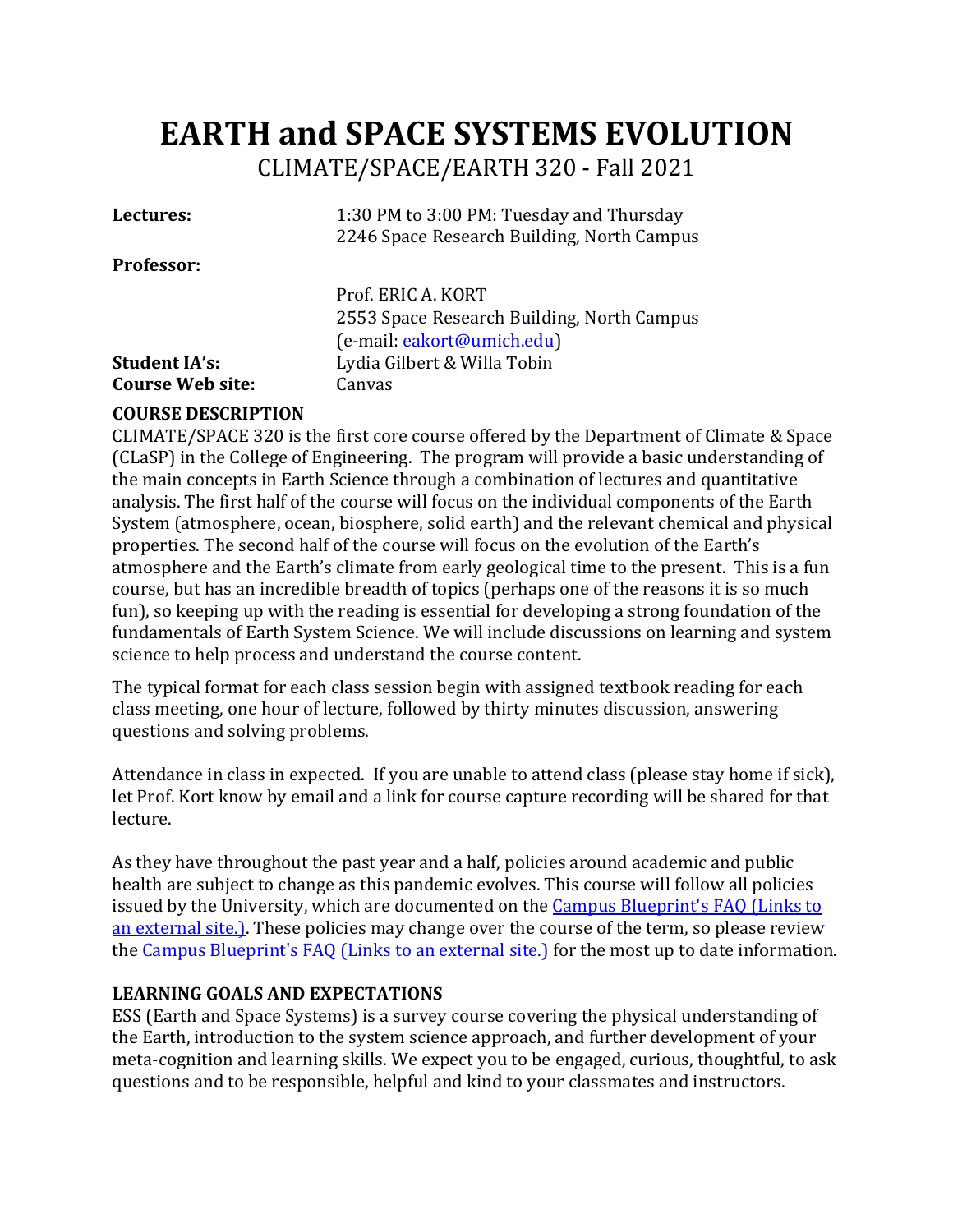**PREREQUISITES:** Generally, students should be conversant with basic chemistry concepts and simple chemical calculations, and elementary differential and integral calculus.

**REQUIRED TEXT:** Lee R. Kump. James F. Kasting, and Robert G. Crane, The Earth System, 3rd Ed. (Pearson/Prentice Hall 2010). ISBN-13 978-0-32-159779-3. Note that online versions are now available for lower costs. Book also referred to as KKC.

#### **GRADING, EXAMINATIONS AND DUE DATES:**

| Weight | <b>Type</b>                 | Due Date/Date       |
|--------|-----------------------------|---------------------|
| 50%    | Activities/Homework/Quizzes | Given w/ assignment |
| 25%    | Mid-Term Exam               | 14 October          |
| 25%    | Final Exam                  | 16 December 4-6pm   |

## **EXAMS**

The midterm and final exams must be taken at the stated time. No make-up exams will be given without a doctor's note or approval from the student's undergraduate advisor.

## **HOMEWORK PROBLEM SETS**

Assignment Format: All assignments will be submitted through Canvas. Please be prepared to provide show all equations used, explain the relevant symbols and constants, and show sample calculations if spreadsheets are used for detailed calculations.

**Grading Policy:** The actual weight of each question on the course grade will depend on the total number of homework questions assigned during the semester. Grades will be assessed based on approach to the problem, an explanation of methods and approaches, and correct solutions (when applicable).

**Late Policy:** Assignments are due at the beginning of class (1:30PM) on the specified due dates. Each day (or fraction of a day) the assignment is late, the assignment grade will be reduced by 20%.

## **Academic Integrity**

Homework questions and problem assignments will be performed and graded individually. You can work with other students on homework, but you must submit your own work. If you have worked with other students on the homework, you must note on your assignment who you worked with. Supporting documentation for homework may be requested by the IA or the professor, so please be sure to save your work. All work in class must follow the UM College of Engineering Honor Code (Links to an external site.) – please be sure to review the relevant policies.

## **ACCOMMODATIONS FOR STUDENTS WITH DISABILITIES**

Participants with special needs are strongly encouraged to talk to the instructor as soon as possible to gain maximum access to course information. All discussions will remain confidential. University policy is to provide, on a flexible and individualized basis, reasonable accommodations to students who have documented disability conditions (e.g.,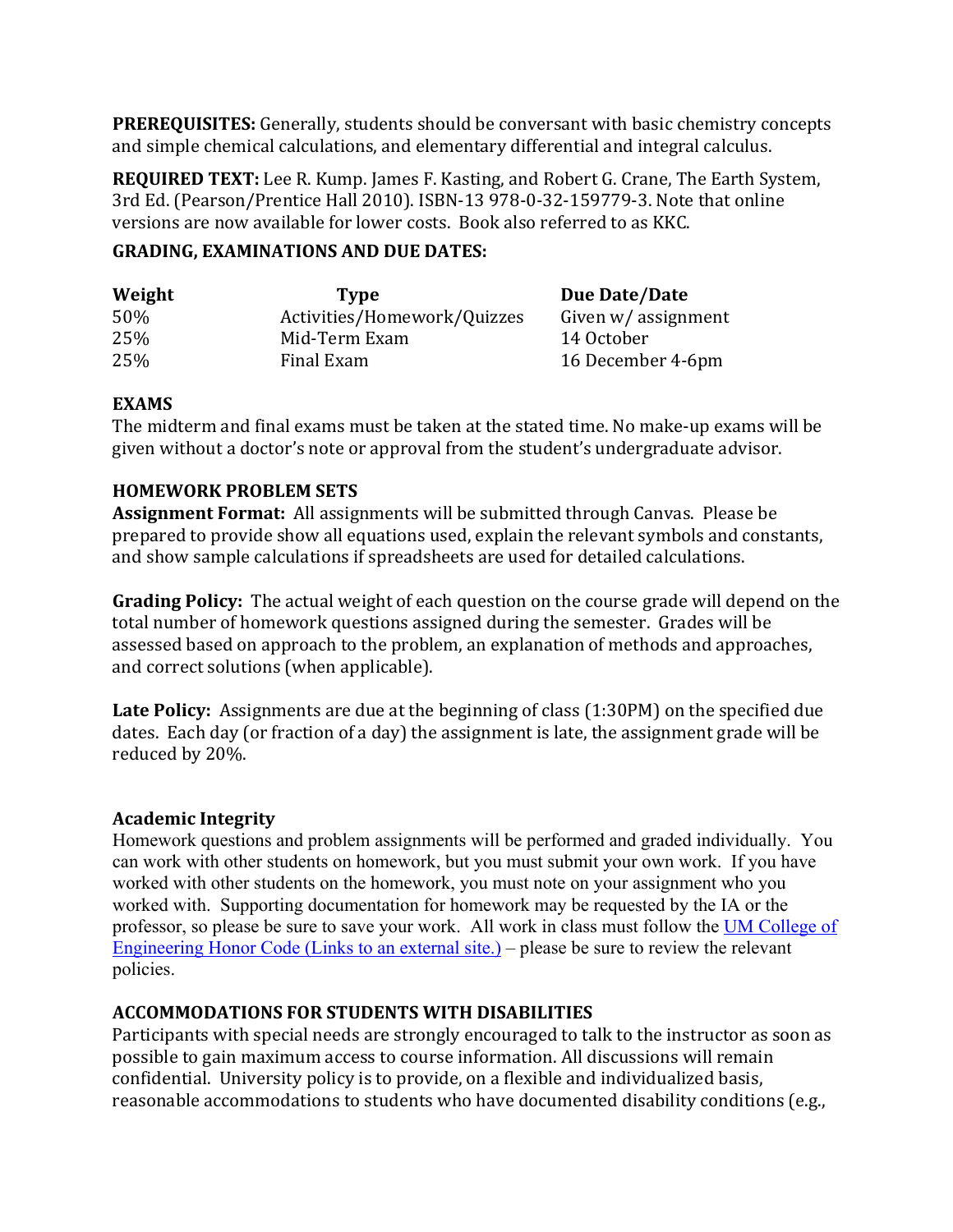physical, learning, psychiatric, vision, hearing, or systemic) that may affect their ability to participate in course activities or to meet course requirements. Students with disabilities are encouraged to contact UM Services for Students with Disabilities (https://ssd.umich.edu/ (Links to an external site.)) and their instructor to discuss their individual needs for accommodations.

## **Need Help?**

A great web-resource designed to make things "easy" to find is https://maizelink.umich.edu/ (Links to an external site.) (Links to an external site.)  $$ everything from academics to well-being. Your instructors are also good resources for questions and discussion about M-STEM, U-M, college, and life. Below are some handy links to resources to save you know what to search for.

#### **Funding:**

Scholarships & Fellowships (Links to an external site.) Emergency Funding for Graduate Students (Links to an external site.) CoE Emergency Funding Request Form (2020-2021) (Links to an external site.)

## **Mental Health Support:**

SilverCloud (Links to an external site.) Michigan Engineering C.A.R.E. Center (Links to an external site.) CAPS (Links to an external site.)

## **Academic Support:**

Engineering Learning Center (Links to an external site.) Science Learning Center (Links to an external site.) Peer tutoring sites (Links to an external site.) Sweetland Center for Writing (Links to an external site.) Engineering Advising Center (Links to an external site.) Departmental Advising 

## **Technical Support:**

There is a university wide laptop loaner program:  $\frac{\text{Sites}}{\omega}$  Home program (Links to an external site.)

Students who have other technology needs should contact Olivia Gunther (ogunther) from the Office of Student Affairs.

## **International Students:**

The International Center's updates on the latest DHS guidance (Links to an external site.) International Center FAQ pages for both newly admitted (Links to an external site.) and continuing (Links to an external site.) students